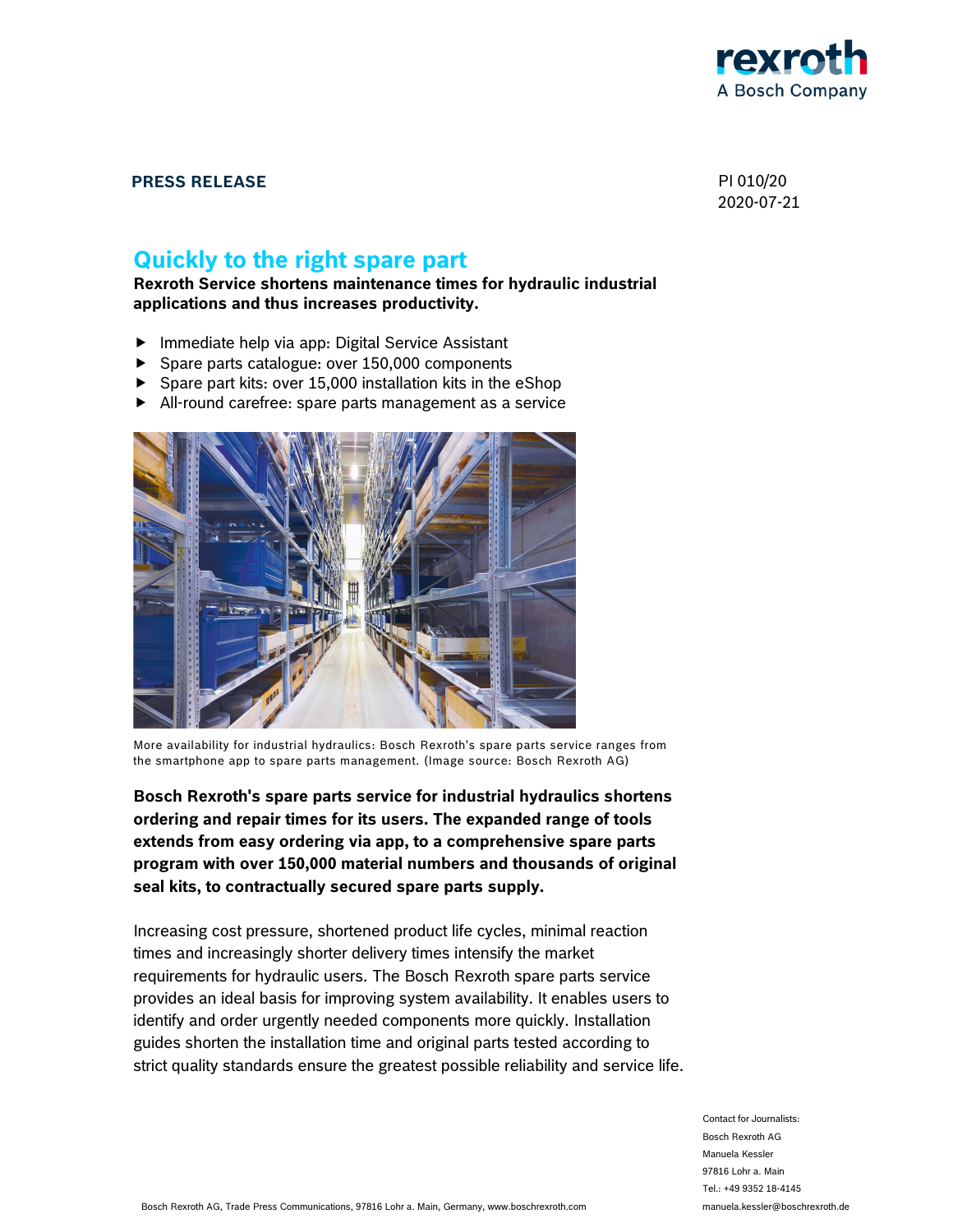

### **PRESS RELEASE** PI 010/20

2020-07-21

#### **The spare parts service at a glance**

The comprehensive spare parts catalogue covers around 90 percent of the standard product range - a total of over 150,000 spare parts in original quality plus documentation. Maintenance staff can quickly find the required component: if the material number is known, they can access it via the spare parts catalogue, alternatively via the **product catalogue** or via an app.

The Digital Service Assistant (DSA) makes the identification of spare parts very easy: simply enter the serial number via smartphone or tablet, scan the QR code or electronic type plate and order immediately via the eShop. For questions or to place a maintenance order, the local Rexroth Service is also just a fingertip away. The DSA App is available free of charge for download from the Apple App Store and the Google Play Store.

Carry out repairs at least twice as fast as before - this is possible with more than 15,000 frequently ordered seal kits and other spare parts kits, which Rexroth assembles from the eShop and supplies with all the necessary installation documents. Because wearing parts are often relevant to function and safety, original quality from Rexroth also reduces the risk of failure with high follow-up costs.

Users can optimize and ensure the supply of spare parts with a contractually agreed spare parts management service. Within the scope of this all-round carefree package, Bosch Rexroth ensures the supply of spare parts at short notice and without having to maintain its own stocks and tie up capital.

*As one of the world's leading suppliers of drive and control technologies, Bosch Rexroth ensures efficient, powerful and safe movement in machines and systems of any size. The company bundles global application experience in the market segments of Mobile Applications, Machinery Applications and Engineering, and Factory Automation. With its intelligent components, customized system solutions and services, Bosch Rexroth is creating the necessary environment for fully connected applications. Bosch Rexroth offers its customers hydraulics, electric drive and control technology, gear technology and linear motion and assembly technology, including software and interfaces to the Internet of Things. With locations in over 80 countries, roughly 31,000 associates generated sales revenue of roughly* 

> Contact for Journalists: Bosch Rexroth AG Manuela Kessler 97816 Lohr a. Main Tel.: +49 9352 18-4145 manuela.kessler@boschrexroth.de